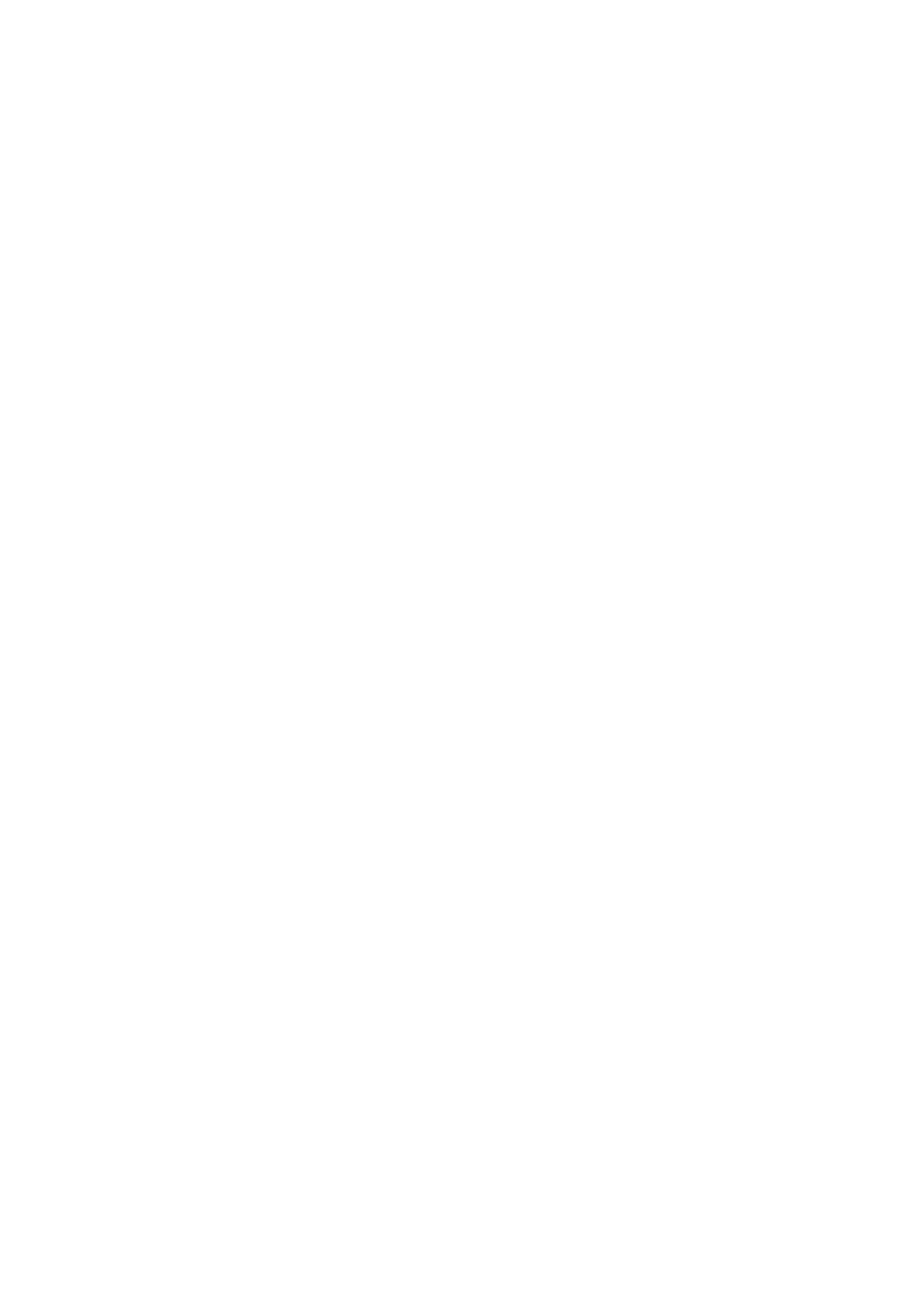# **Licence history**

| <b>Version No.</b> | <b>Version date</b> | <b>Details</b>                                                                                                                                  |
|--------------------|---------------------|-------------------------------------------------------------------------------------------------------------------------------------------------|
| $\overline{2}$     | 4 December 2006     | Replaced Transmission maps ERA-EL-110/1-A and<br>ERA-EL-110(2A) with ERA-EL-110/1-B and ERA-EL-<br>$110(2B)$ .                                  |
| 3                  | 29 January 2009     | Change to customer definition.                                                                                                                  |
| 4                  | 13 January 2011     | Electricity Licence Review 2010 amendment by<br>substitution.                                                                                   |
| 5                  | 28 March 2012       | Amendment of electricity licence area: Midwest-<br>Goldfield, ERA-EL-110(2C)                                                                    |
| 6                  | 1 July 2015         | Electricity Licence Review 2015 amendment by<br>substitution.                                                                                   |
| $\overline{7}$     | 1 July 2018         | Electricity Licence Review 2018 amendment by<br>substitution.                                                                                   |
| 8                  | 5 February 2021     | Amendment of electricity licence area: Midwest-<br>Goldfield, ERA-EL-110/2(D) new point of supply south<br>of Kambalda.                         |
| 9                  | 3 August 2021       | Amendment of electricity licence area: Midwest-<br>Goldfield, ERA-EL-110/1(C) new point of supply south<br>east of Leinster.                    |
| 10                 | 12 May 2022         | Amendment of electricity licence area: Midwest-<br>Goldfield, ERA-EL-110/1(D) extension of transmission<br>line to connect two new substations. |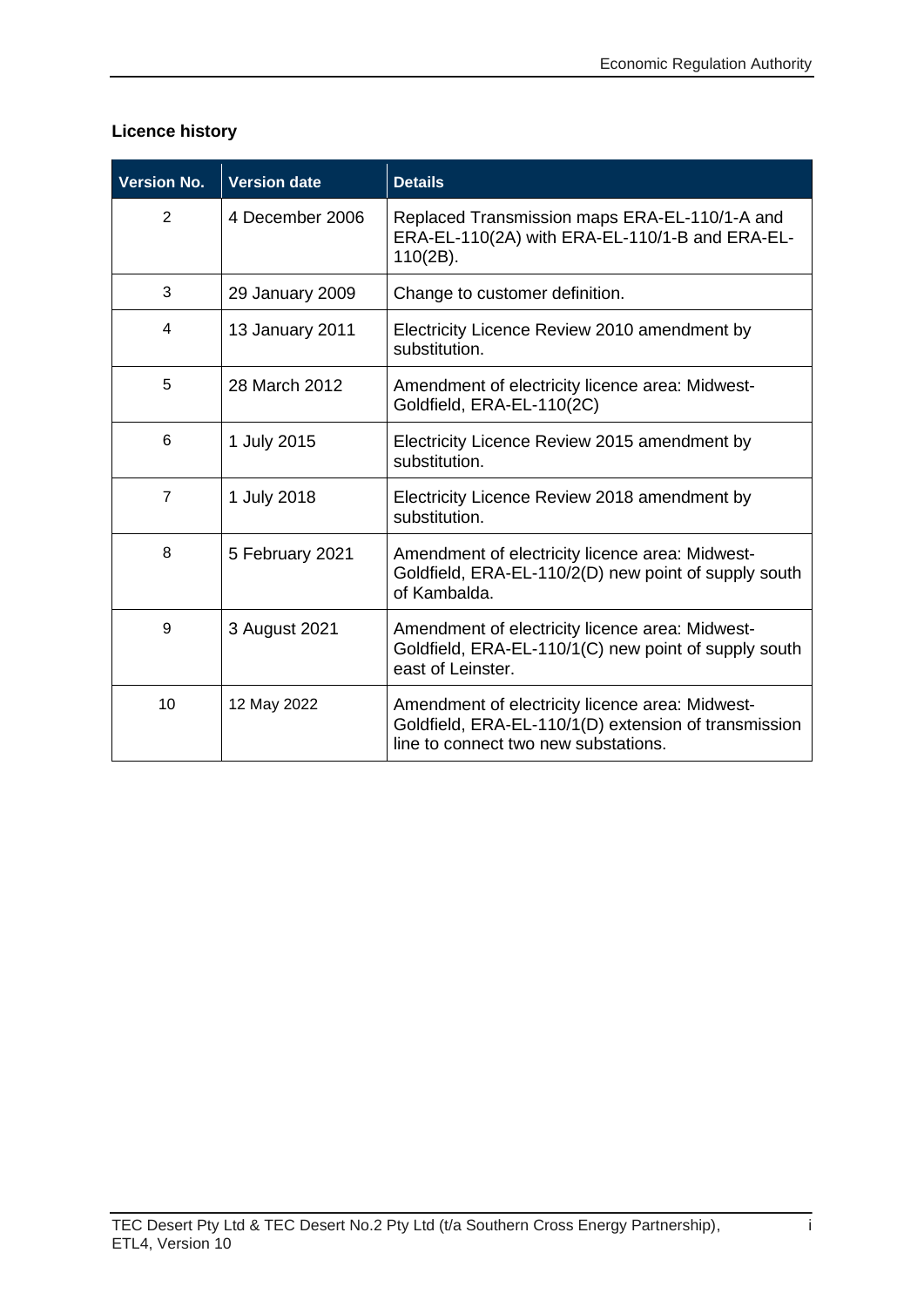## *Electricity Energy Act 2004 (WA)*

| Licensee Name:            | TEC Desert Pty Ltd & TEC Desert No.2 Pty Ltd (t/a<br>Southern Cross Energy Partnership) |
|---------------------------|-----------------------------------------------------------------------------------------|
|                           | ABN Number 79 271 003 656                                                               |
| Licence Area:             | The area set out in the plan referred to in clause 2.5.                                 |
| Licence Number:           | ETL4                                                                                    |
| <b>Commencement Date:</b> | 30 June 2006                                                                            |
| <b>Version Number:</b>    | 10                                                                                      |
| <b>Expiry Date</b>        | 29 June 2036                                                                            |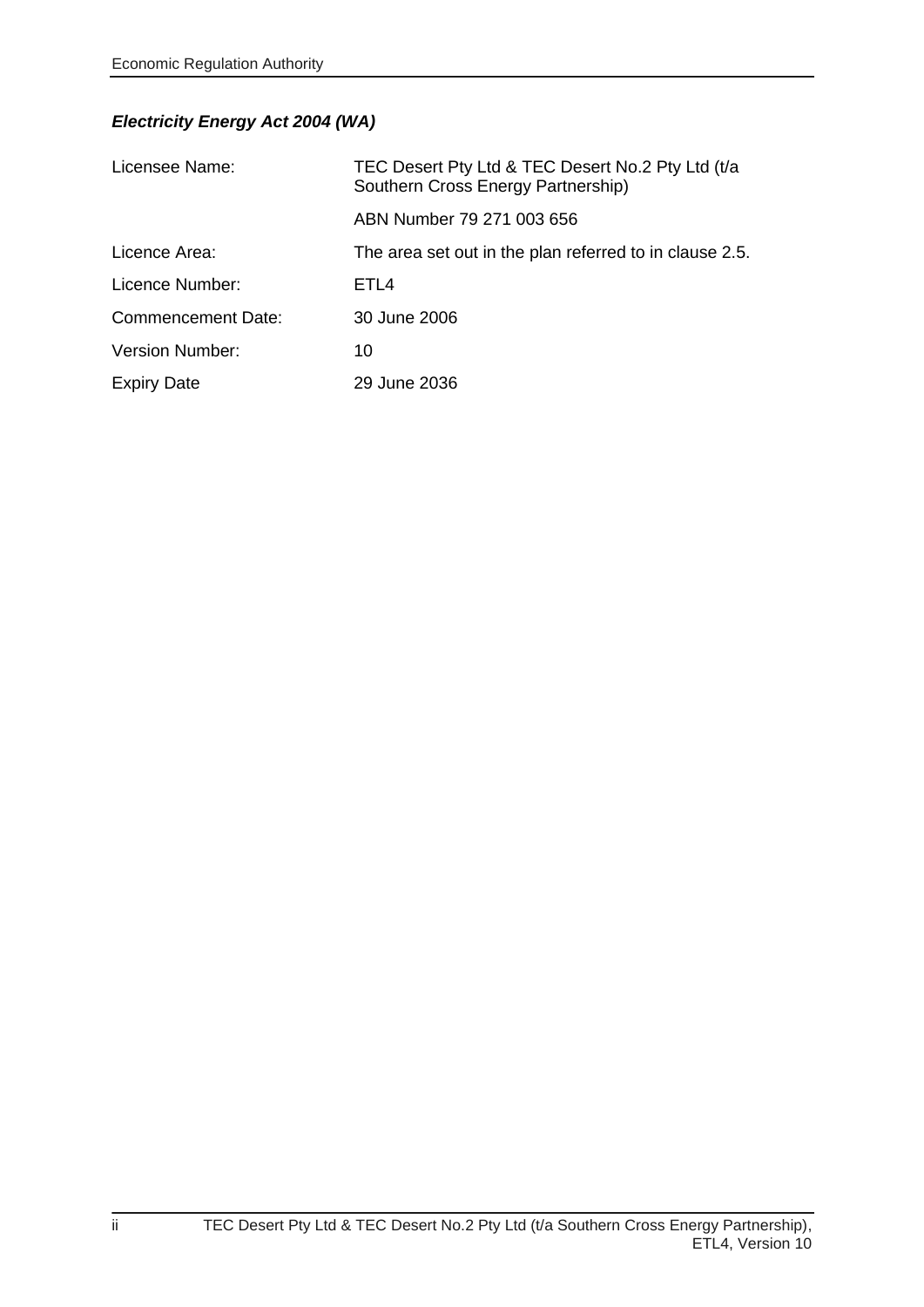# **Contents**

| 1. |     |  |  |  |  |
|----|-----|--|--|--|--|
|    | 1.1 |  |  |  |  |
|    | 1.2 |  |  |  |  |
| 2. |     |  |  |  |  |
|    | 2.1 |  |  |  |  |
|    | 2.2 |  |  |  |  |
|    | 2.3 |  |  |  |  |
|    | 2.4 |  |  |  |  |
|    | 2.5 |  |  |  |  |
| 3. |     |  |  |  |  |
|    | 3.1 |  |  |  |  |
|    | 3.2 |  |  |  |  |
|    | 3.3 |  |  |  |  |
|    | 3.4 |  |  |  |  |
|    | 3.5 |  |  |  |  |
|    | 3.6 |  |  |  |  |
|    | 3.7 |  |  |  |  |
|    | 3.8 |  |  |  |  |
|    | 3.9 |  |  |  |  |
| 4. |     |  |  |  |  |
|    | 4.1 |  |  |  |  |
|    | 4.2 |  |  |  |  |
|    | 4.3 |  |  |  |  |
|    | 4.4 |  |  |  |  |
|    | 4.5 |  |  |  |  |
| 5. |     |  |  |  |  |
|    | 5.1 |  |  |  |  |
|    | 5.2 |  |  |  |  |
|    | 5.3 |  |  |  |  |
|    |     |  |  |  |  |
|    |     |  |  |  |  |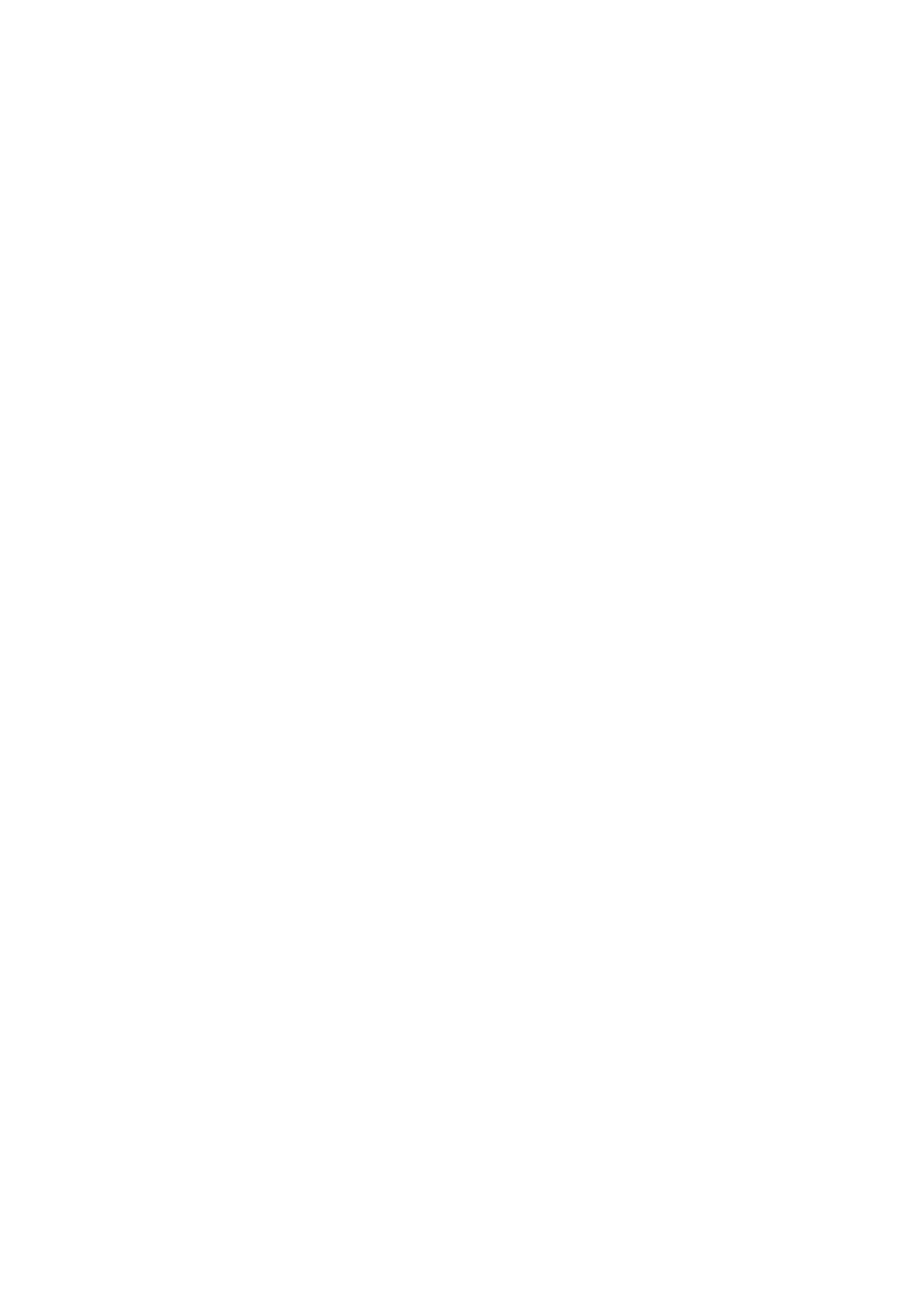### <span id="page-6-0"></span>**1. DEFINITIONS AND INTERPRETATIONS**

#### <span id="page-6-1"></span>**1.1 Definitions**

1.1.1 In this licence, the following definitions apply unless the context otherwise requires: *Act* means the *Electricity Industry Act 2004* (WA).

#### *applicable legislation* means:

- (a) the *Act*; and
- (b) the *Regulations* and the *Codes*.

*asset management system* means the measures that are to be taken by the *licensee* for the proper maintenance, expansion or reduction of the *licensee's assets*.

*business day* means a day which is not a Saturday, Sunday or a Public Holiday in Western Australia.

#### *Code* means:

- (a) *Not Used*
- (a) the *Electricity Industry (Customer Transfer) Code 2016*;
- (b) the *Electricity Industry (Metering) Code 2012*; and
- (c) the *Electricity Industry (Network Quality and Reliability of Supply) Code 2005*.

*commencement date* means the date the *licence* was first granted by the *ERA* being the date specified in clause 2.2.

*electricity* has the meaning given to that term in section 3 of the *Act*.

#### *electronic means* means:

- (a) the internet;
- (b) email, being:
	- (i) in relation to the *ERA*, the *ERA's* email address as notified to the *licensee*; and
	- (ii) in relation to the *licensee*, the email address specified in the licence application or other such email address as notified in writing to the *ERA*; or
	- (iii) any other similar means,

but does not include facsimile or telephone.

*ERA* means the Economic Regulation Authority.

*expiry date* means the date specified in clause 2.3*.*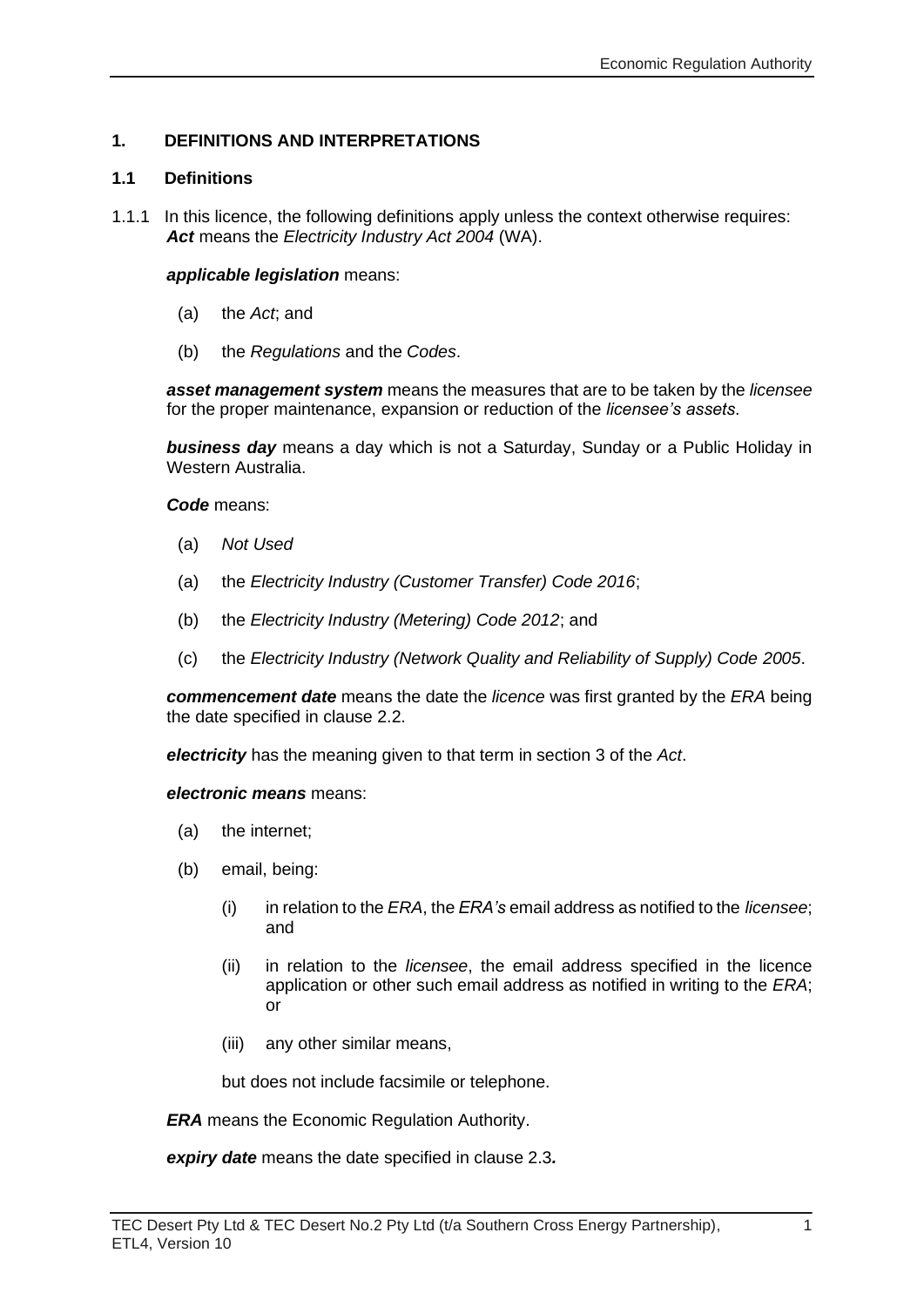*individual performance standards* mean any standards prescribed by the *ERA* for an individual *licensee* pursuant to clause 5.2 of the *licence*.

#### *licence* means:

- (a) this document (excluding the title page and the second page of this document);
- (b) any Schedules to this document; and
- (c) any individual *performance standards* approved by the *ERA* pursuant to clause 5.2.

#### *licence area is the area stated in clause 2.5 of this licence.*

*licensee* means TEC Desert Pty Ltd & TEC Desert No. 2 Pty Ltd (t/a Southern Cross Energy Partnership), ABN 79 271 003 565.

*licensee's assets* means the *licensee*'s *distribution system*, *transmission system* or *generating works* (as the case may be).

*notice* means a written notice, agreement, consent, direction, representation, advice, statement or other communication required or given pursuant to, or in connection with, this *licence*.

*operate* has the meaning given to that term in section 3 of the *Act*.

*performance audit* means an audit of the effectiveness of measures taken by the *licensee* to meet the *performance criteria* in this *licence*.

#### *performance criteria* means:

- (a) the terms and conditions of the *licence*; and
- (b) any other relevant matter in connection with the *applicable legislation* that the *ERA* determines should form part of the *performance audit*.

**publish** in relation to a report or information means either:

- (a) posting the report or information on the *licensee's* website; or
- (b) sending the report or information to the *ERA* to be published on the *ERA's* website.

#### *Regulations* means:

- (a) *Economic Regulation Authority (Licensing Funding) Regulations 2014*;
- (b) Not Used
- (c) Not Used
- (d) *Electricity Industry (Licence Conditions) Regulations 2005*;
- (e) Not Used
- (f) Not Used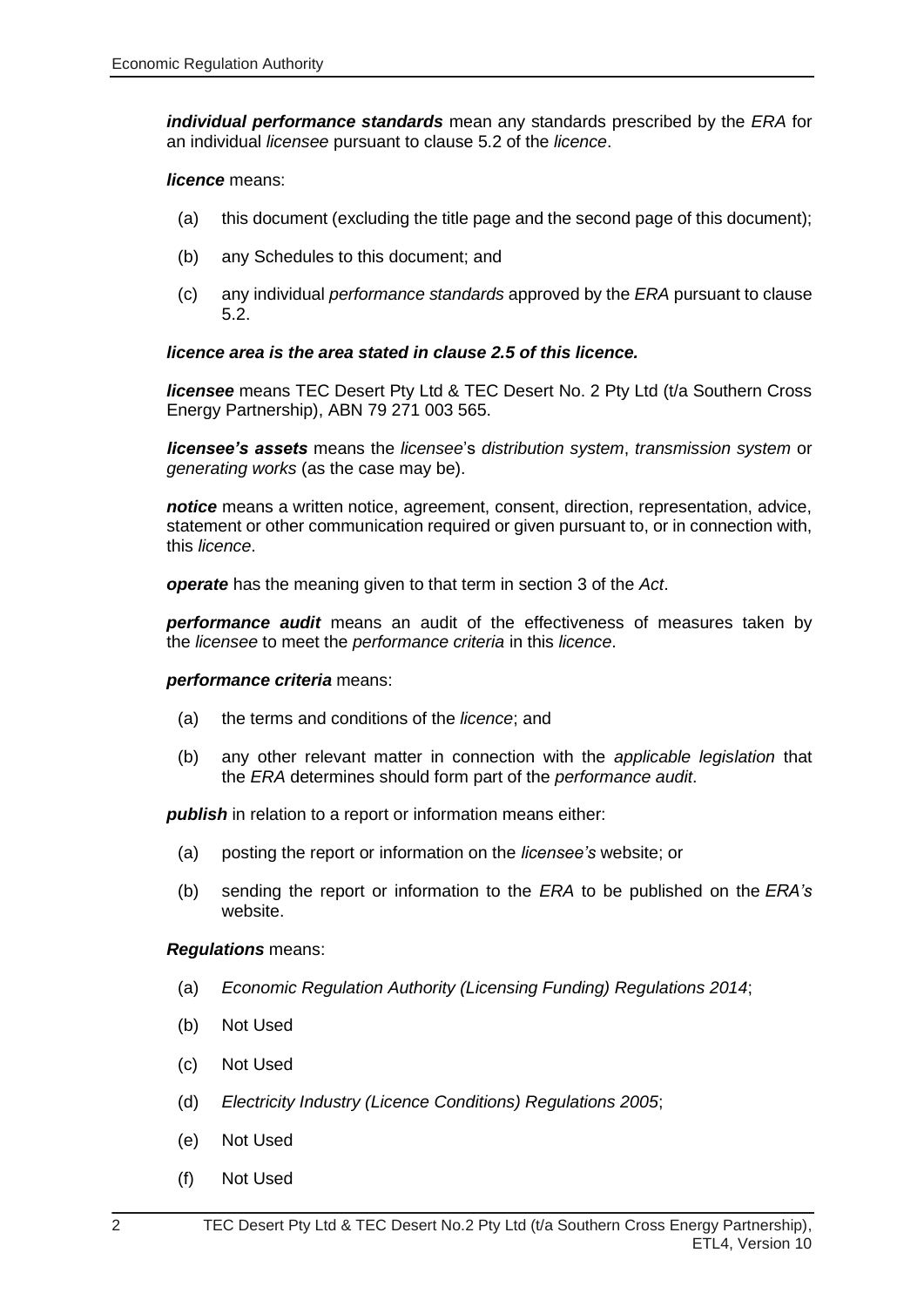*related body corporate* has the meaning given to that term in section 50 of the *Corporations Act 2001 (Cwth)*.

*reviewable decision* means a decision by the *ERA* pursuant to:

- (a) clause 3.8.3;
- (b) clause 5.1.5;
- (c) clause 5.1.7;
- (d) clause 5.2.2;
- (e) clause 5.3.2; or
- (f) clause 5.3.4.

of this *licence*.

**transmission system** has the meaning given to that term in section 3 of the *Act*.

*version date* means the date on which the *licence* was last amended pursuant to clause 3.1 or clause 3.2.

#### <span id="page-8-0"></span>**1.2 Interpretation**

1.2.1 A reference in this *licence* to any *applicable legislation* includes, unless the context otherwise requires, any statutory modification, amendment, replacement or re-enactment of that *applicable legislation***.**

#### <span id="page-8-1"></span>**2. LICENCE AUTHORISATION**

#### <span id="page-8-2"></span>**2.1 Activities authorised under this licence**

2.1.1 The *licensee* is granted a *licence* for the *licence* area to construct and *operate* a new *transmission system* or *operate* an existing *transmission system* in accordance with the terms and conditions of this *licence.*

#### <span id="page-8-3"></span>**2.2 Commencement date**

- 2.2.1 30 June 2006
- <span id="page-8-4"></span>**2.3 Expiry date**
- 2.3.1 29 June 2036

### <span id="page-8-5"></span>**2.4 Term [Section 15 of the Act]**

- 2.4.1 *This licence* commences on the *commencement date* and continues until the earlier of:
	- (a) the cancellation of the *licence* pursuant to clause 3.5 of this *licence*;
	- (b) the surrender of the *licence* pursuant to clause 3.6 of this *licence*; or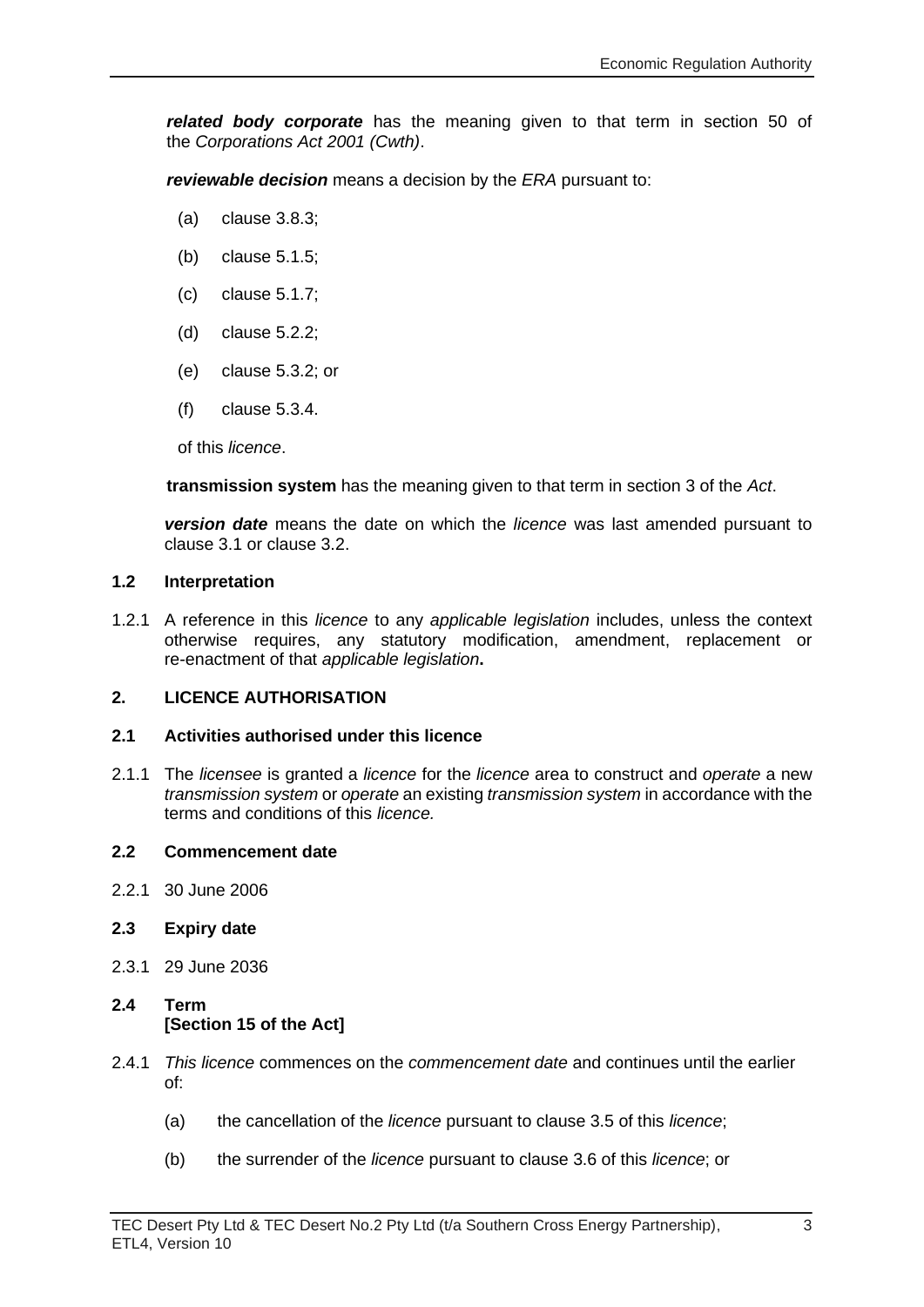(c) the *expiry date*

#### <span id="page-9-0"></span>**2.5 Licence area**

2.5.1 The *licence area* is set out in plan(s):

ERA-EL-110/1(D) and ERA-EL-110/2(D)

2.5.2 The *licence area* plan(s) is provided in Schedule 2.

#### <span id="page-9-1"></span>**3. LICENCE ADMINISTRATION**

#### <span id="page-9-2"></span>**3.1 Amendment of licence by the licensee [Section 21 of the Act]**

3.1.1 The *licensee* may apply to the *ERA* to amend the *licence* in accordance with the *Act.*

#### <span id="page-9-3"></span>**3.2 Amendment of licence by the ERA [Section 22 of the Act]**

- 3.2.1 Subject to any *applicable legislation*, the *ERA* may amend the *licence* at any time in accordance with this clause.
- 3.2.2 Before amending the *licence* under clause 3.2.1, the *ERA* must:
	- (a) provide the *licensee* with written *notice* of the proposed amendments under consideration by the *ERA*;
	- (b) allow 15 *business days* for the *licensee* to make submissions on the proposed amendments; and
	- (c) take into consideration those submissions.
- 3.2.3 This clause also applies to the substitution of the existing *licence.*
- 3.2.4 For avoidance of doubt, the *licensee* will not have to pay a fee for amendments under clause 3.2.1.

#### <span id="page-9-4"></span>**3.3 Transfer of licence [Section 18 of the Act]**

3.3.1 This licence may be transferred only in accordance with the Act.

#### <span id="page-9-5"></span>**3.4 Renewal of licence [Section 16 of the Act]**

3.4.1 This *licence* may be renewed only in accordance with the *Act.*

#### <span id="page-9-6"></span>**3.5 Cancellation of licence [Section 35 of the Act]**

- 3.5.1 This *licence* may be cancelled only in accordance with the *Act.*
- <span id="page-9-7"></span>**3.6 Surrender of licence [Schedule 1 of the Act]**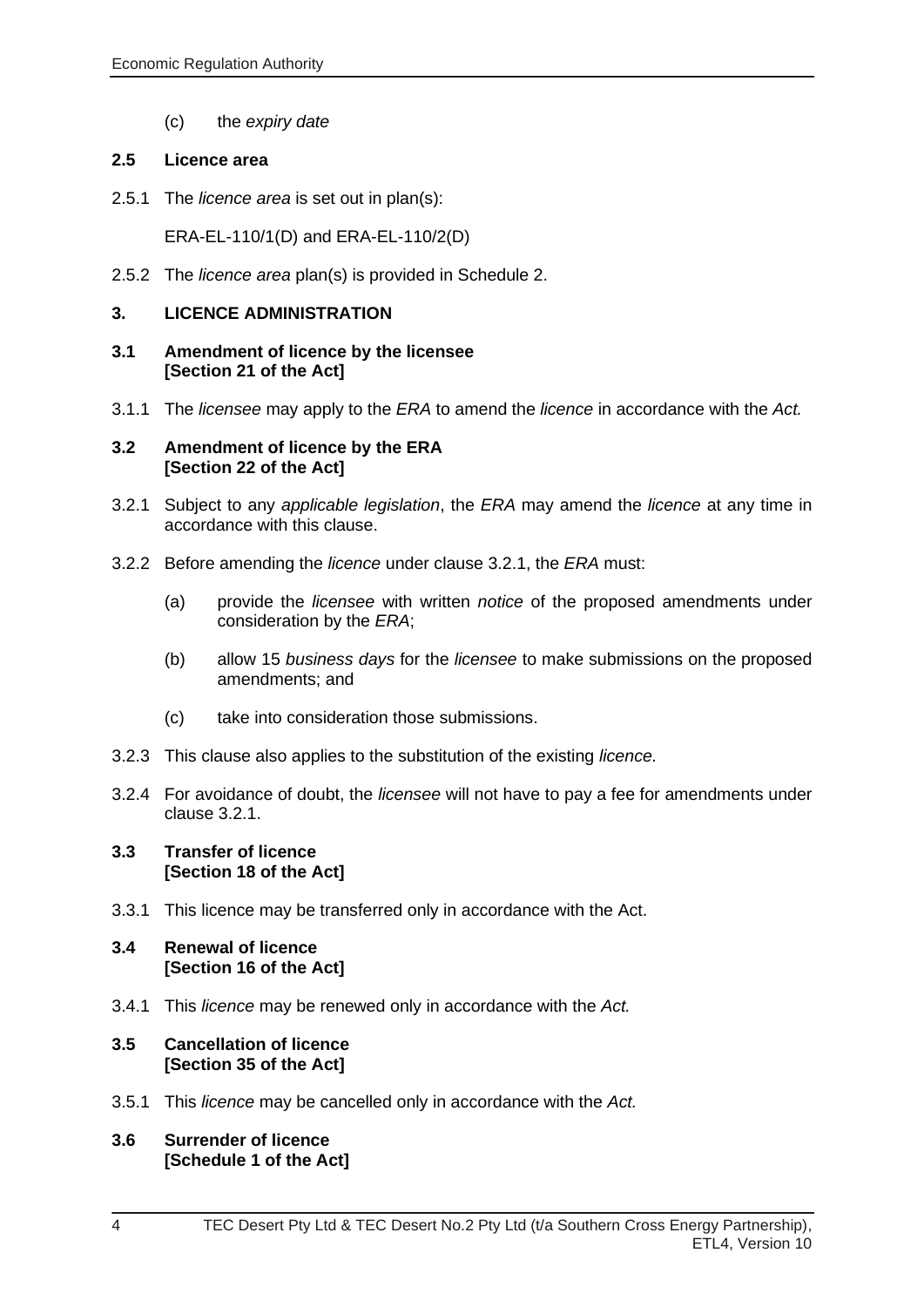- 3.6.1 The *licensee* may only surrender the *licence* pursuant to this clause 3.6.
- 3.6.2 If the *licensee* intends to surrender the *licence* the *licensee* must, by *notice* in writing to the *ERA*:
	- (a) set out the date that the *licensee* wishes the surrender of the *licence* to be effective; and
	- (b) set out the reasons why the *licensee* wishes to surrender the *licence*, including the reasons why it would not be contrary to the public interest for the surrender of the *licence* to be effective on the date set out in the *notice.*
- 3.6.3 Upon receipt of the *notice* from the *licensee* pursuant to clause 3.6.2, the *ERA* will publish the *notice.*
- 3.6.4 Notwithstanding clause 3.6.2, the surrender of the *licence* will only take effect on the later of the day that:
	- (a) the *ERA* publishes a *notice* of the surrender in the Western Australian Government Gazette, such date to be at the discretion of the *ERA*; and
	- (b) the *licensee* hands back the *licence* to the *ERA.*
- 3.6.5 The *licensee* will not be entitled to a refund of any fees by the *ERA.*

#### <span id="page-10-0"></span>**3.7 Notices**

- 3.7.1 Unless otherwise specified, all *notices* must be in writing.
- 3.7.2 A *notice* will be regarded as having been sent and received:
	- (a) when delivered in person to the addressee; or
	- (b) three *business days* after the date of posting if the *notice* is posted in Western Australia; or
	- (c) five *business days* after the date of posting if the *notice* is posted outside Western Australia; or
	- (d) if sent by facsimile when, according to the sender's transmission report, the *notice* has been successfully received by the addressee; or
	- (e) if sent by *electronic means* when, according to the sender's electronic record, the *notice* has been successfully sent to the addressee.

#### <span id="page-10-1"></span>**3.8 Publishing information**

- 3.8.1 The *ERA* may direct the *licensee* to *publish*, within a specified timeframe, any information it considers relevant in connection with the *licensee* or the performance by the *licensee* of its obligations under this *licence.*
- 3.8.2 Subject to clause 3.8.3, the *licensee* must *publish* the information referred to in clause 3.8.1.
- 3.8.3 If the *licensee* considers that the information is confidential it must: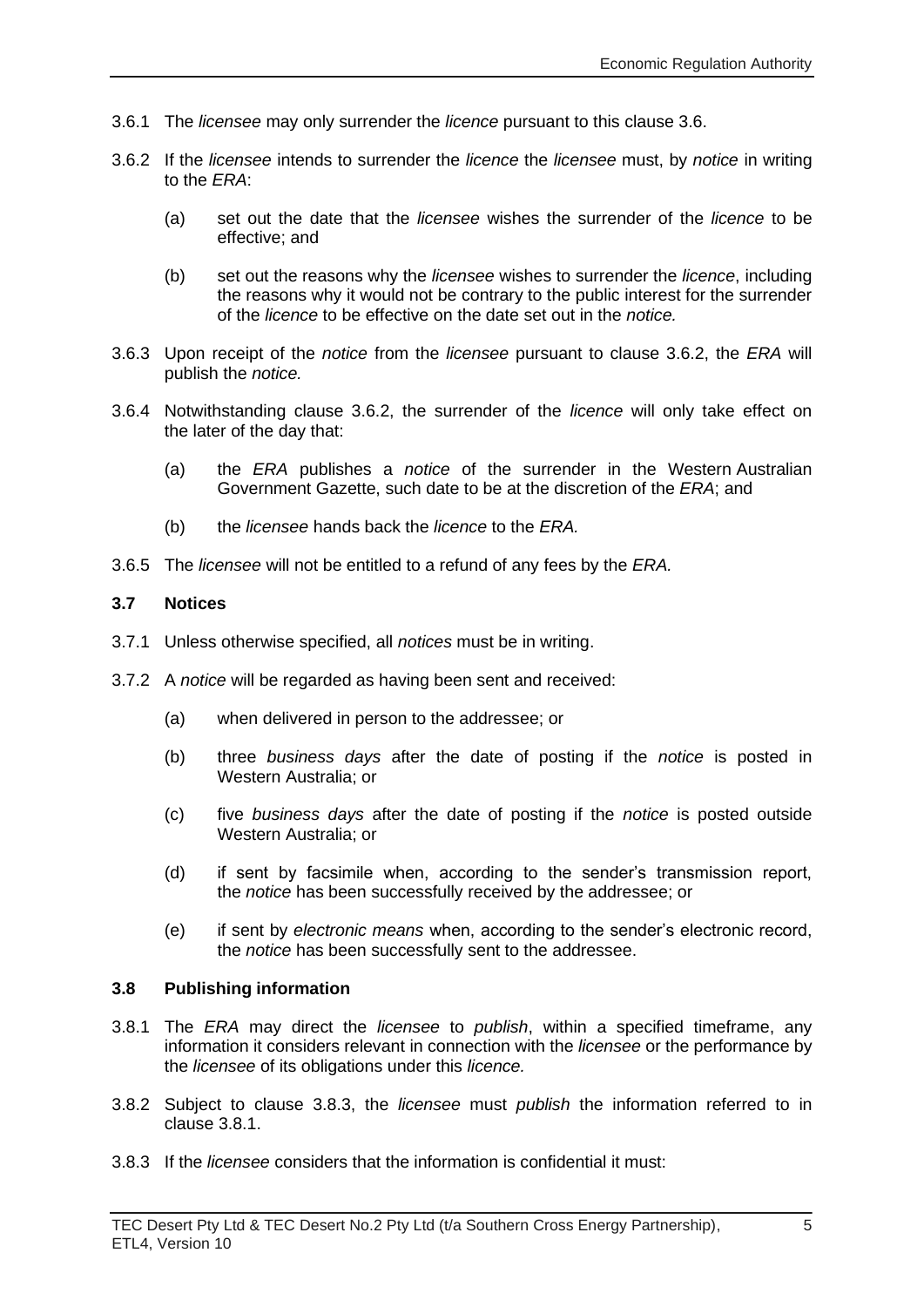- (a) immediately notify the *ERA*; and
- (b) seek a review of the *ERA's* decision in accordance with clause 3.9.
- 3.8.4 Once it has reviewed the decision, the *ERA* will direct the *licensee* in accordance with the review to:
	- (a) *publish* the information;
	- (b) *publish* the information with the confidential information removed or modified; or
	- (c) not *publish* the information.

#### <span id="page-11-0"></span>**3.9 Review of the ERA's decision**

- 3.9.1 The *licensee* may seek a review of a *reviewable decision* by the *ERA* pursuant to this *licence* in accordance with the following procedure:
	- (a) the *licensee* shall make a submission on the subject of the *reviewable decision* within 10 *business days* (or other period as approved by the *ERA*) of the decision; and
	- (b) the *ERA* will consider the submission and provide the *licensee* with a written response within 20 *business days.*
- 3.9.2 For avoidance of doubt, this clause does not apply to a decision of the *ERA* pursuant to the *Act*, nor does it restrict the *licensee's* right to have a decision of the *ERA* reviewed in accordance with the *Act.*

#### <span id="page-11-1"></span>**4. GENERAL LICENCE OBLIGATIONS**

#### <span id="page-11-2"></span>**4.1 Compliance with applicable legislation**

4.1.1 Subject to any modifications or exemptions granted pursuant to the *Act*, the *licensee* must comply with any *applicable legislation.*

#### <span id="page-11-3"></span>**4.2 Fees**

4.2.1 The *licensee* must pay the applicable fees and charges in accordance with the *Regulations.*

#### <span id="page-11-4"></span>**4.3 Accounting records [Schedule 1 of the Act]**

4.3.1 The *licensee* and any *related body corporate* must maintain accounting records that comply with standards issued by the Australian Accounting Standards Board or equivalent International Accounting Standards.

#### <span id="page-11-5"></span>**4.4 Reporting a change in circumstances**

4.4.1 The *licensee* must report to the *ERA*: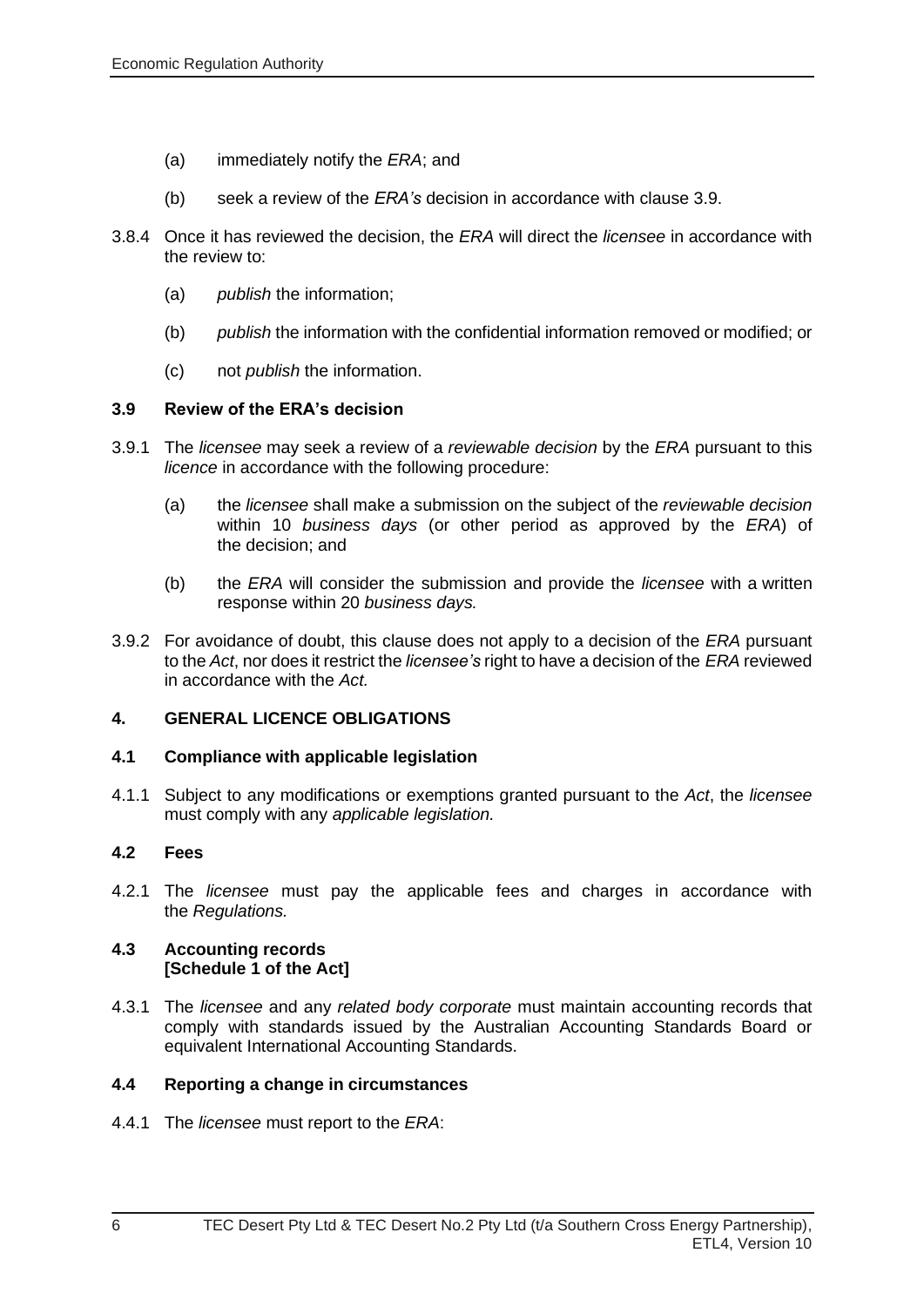- (a) if the *licensee* is under external administration as defined by the *Corporations Act 2001 (Cwth)* within 2 *business days* of such external administration occurring; or
- (b) if the *licensee*:
	- (i) experiences a change in the *licensee's* corporate, financial or technical circumstances upon which this *licence* was granted; and
	- (ii) the change may materially affect the *licensee's* ability to perform its obligations under this *licence*,

within 10 *business days* of the change occurring; or

- (c) if the:
	- (i) *licensee's* name;
	- (ii) *licensee's* ABN; or
	- (iii) *licensee's* address,

changes, within 10 *business days* of the change occurring

#### <span id="page-12-0"></span>**4.5 Provision of information [Schedule 1 of the Act]**

4.5.1 The *licensee* must provide to the *ERA, in the manner and form described by the ERA, specified* information on any matter relevant to the operation or enforcement of the *licence*, the operation of the licensing scheme provided for in Part 2 of the *Act*, or the performance of the *ERA's* functions under that Part.

#### <span id="page-12-1"></span>**5. AUDITS AND PERFORMANCE REPORTING OBLIGATIONS**

#### <span id="page-12-2"></span>**5.1 Asset management system [Section 14 of the Act]**

- 5.1.1 The *licensee* must provide for an *asset management system* in respect of the *licensee's assets.*
- 5.1.2 The *licensee* must notify the *ERA* of the details of the *asset management system* within five *business days* from the later of:
	- (a) the commencement date; and
	- (b) the completion of construction of the *licensee's assets.*
- 5.1.3 The *licensee* must notify the *ERA* of any substantial change to the *asset management system* within ten *business days* of such change.
- 5.1.4 The *licensee* must provide the *ERA* with a report by an independent expert, acceptable to the *ERA*, as to the effectiveness of the *asset management system* not less than once in every period of 24 months calculated from the *commencement date (*or any longer period that the *ERA* allows by *notice* in writing).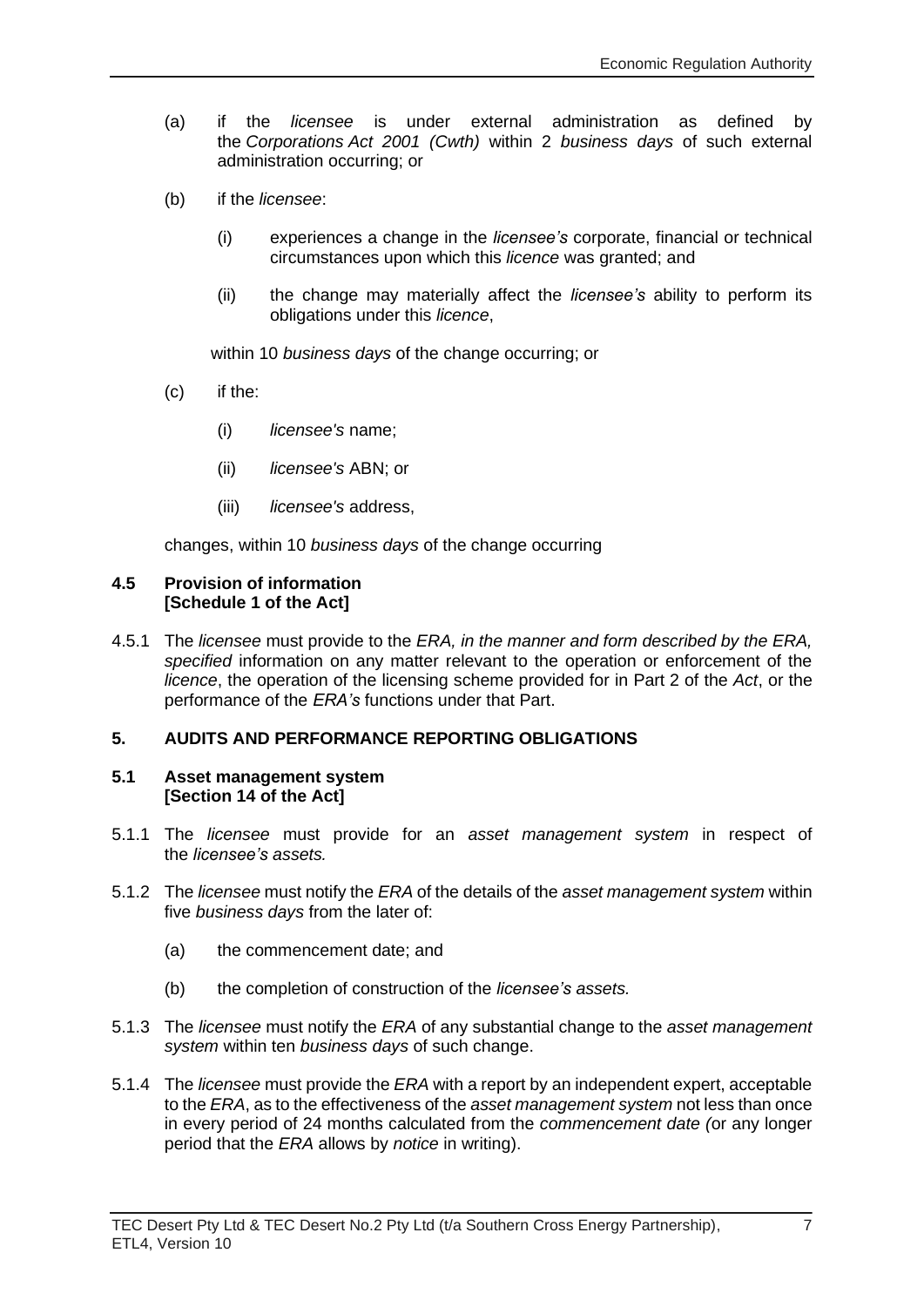- 5.1.5 The *licensee* must comply, and must require the *licensee's* expert to comply, with the *ERA's* standard audit guidelines.
- 5.1.6 The *licensee* may seek a review of any of the requirements of the *ERA*'s standard audit guidelines dealing with the *asset management system* in accordance with clause 3.9.
- 5.1.7 The review of the *asset management system* must be conducted by an independent expert approved by the *ERA*. If the *licensee* fails to nominate an independent expert within one month of the date that the review of the *asset management system* was due, or the independent expert nominated by the *licensee* is rejected on two successive occasions by the *ERA*, the *ERA* may choose an independent expert to conduct the review of the *asset management system.*

#### <span id="page-13-0"></span>**5.2 Individual performance standards**

- 5.2.1 Performance standards are contained in *applicable legislation.*
- 5.2.2 The *ERA* may prescribe *individual performance standards* applying to the *licensee* in respect of the *licensee's* obligations under this *licence* or the *applicable legislation.*
- 5.2.3 Before approving any *individual performance standards* under this clause, the *ERA* will:
	- (a) provide the *licensee* with a copy of the proposed *individual performance standards*;
	- (b) allow 15 *business days* for the *licensee* to make submissions on the proposed *individual performance standards*; and
	- (c) take into consideration those submissions.
- 5.2.4 Once approved by the *ERA*, the *individual performance standards* are included as additional *terms and conditions* to this *licence.*

#### <span id="page-13-1"></span>**5.3 Performance audit [Section 13 of the Act]**

- 5.3.1 The *licensee* must, unless otherwise notified in writing by the *ERA*, provide the *ERA* with a *performance audit* within 24 months after the *commencement date*, and every 24 months thereafter.
- 5.3.2 The *licensee* must comply, and must require the *licensee's* auditor to comply, with the *ERA's* standard audit guidelines.
- 5.3.3 The *licensee* may seek a review of any of the requirements of the *ERA*'s standard audit guidelines in accordance with clause 3.9.
- 5.3.4 The *performance audit* must be conducted by an independent auditor approved by the *ERA*. If the *licensee* fails to nominate an auditor within one month of the date that the *performance audit* was due, or the auditor nominated by the *licensee* is rejected on two successive occasions by the *ERA*, the *ERA* may choose an independent auditor to conduct the *performance audit.*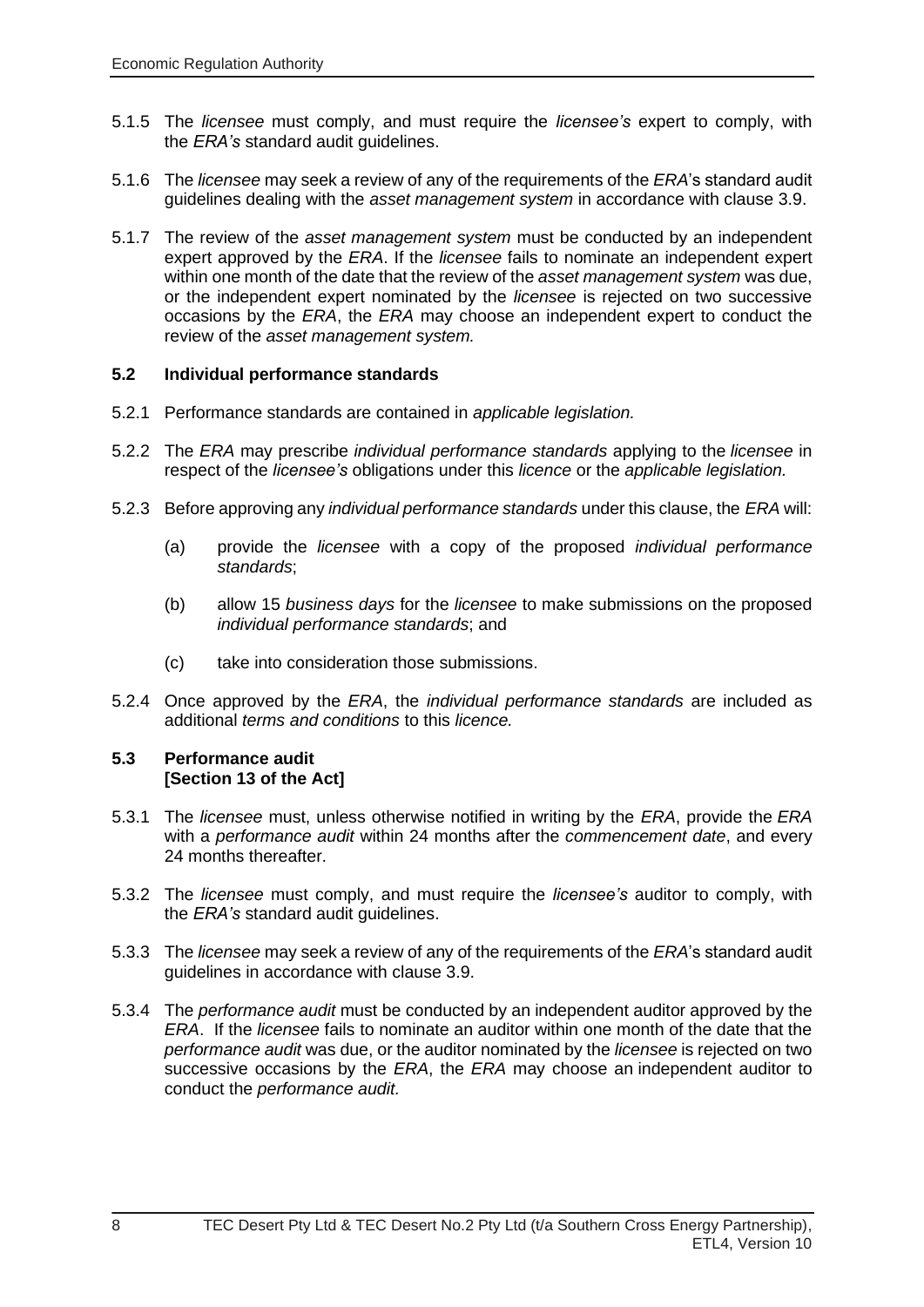# <span id="page-14-0"></span>**Schedule 1 – Additional Licence Clauses**

## **1. Compliance with the Electricity (Customer Transfer) Code 2016**

- 1.1 Despite clause 4.1 of the *licence*, the *licensee* is not required to comply with the *Electricity Industry (Customer Transfer) Code 2016* as long as there is only one retailer selling *electricity* transported through the *transmission system* covered by this *licence.*
- 1.2 The *licensee* must notify the *ERA* within 10 *business days* of the *licensee* becoming aware that there is more than one retailer selling *electricity* transported through the *transmission system* covered by this *licence.*